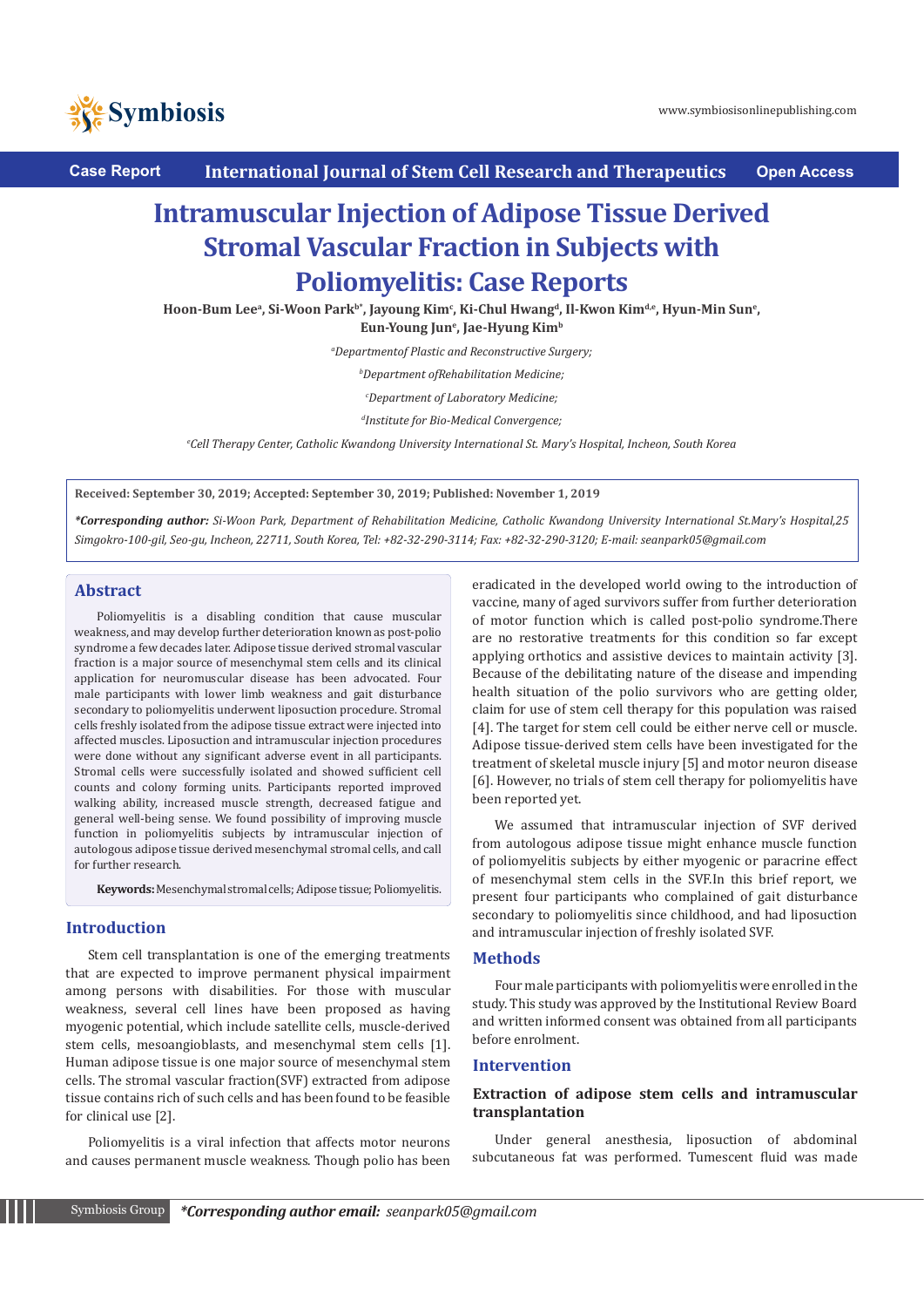with normal saline 1,000 ml, 2% lidocaine and 1ml of 1:1,000 epinephrine, and was infiltrated into subcutaneous fat layers of abdominal wall. And then liposculpture was performed and cells were isolated from laboratory. Isolation procedure is described below. Cells were diluted with normal saline and injected directly into the affected limb muscles.

#### **Isolation for Stromal Vascular Fraction (SVF)**

We followed manufacture's guidance for the SVF isolation using SmartX kit (Dongkoo bio & pharma Co., Seoul, South Korea) by enzymatic digestion method. Briefly, adipose tissue was centrifuged at 3,000 rpm for 5 minutes to remove water, tumescent solution and oil. The 50ml of fat tissue digested with  $0.075\%$  collagenase type 1 at 37°C for 30 minutes under gentle agitation. After the digested tissue was filtered through 75μm strainer to remove residual tissue, the cell suspension was centrifuged and washed with phosphate buffered saline three times at 3,000 rpm for 3 minutes. Total and live cell counts were performed using the nucleocounter® NC- 200TM automated cell counter (chemometec, Denmark).

#### **Colony forming unit assay for Stromal Vascular Fraction (SVF)**

Freshly prepared SVF were re-suspended in growth medium, and plated in 35-mm dishes at densities of 5× 10^3 for P0 in 2 ml of growth medium. The medium was changed every 3–4 days. Three weeks after plating, cells were stained with 3% crystal violet (Tech-innovation, South Korea) in methanol. The staining solution was discarded and the dishes observed under a microscope. A collection of cells of around 100 mm2 ( $\sim$  50 cells) was counted as one colony.

# **Results**

#### **Case 1**

A 56-year-old male subject participated in thestudy. He has been suffering from poliomyelitis sequelae since he was 3 or 4 years old. His right lower limb was affected by poliomyelitis. He was able to walk independently without using any assistive device, but he noticed limping gait became more prominentduring the last 5 to 6 years.

Liposuction procedure was performed without producing any significant adverse events. From the adipose tissue extract of 50ml, 1.09x107 stromal cells were isolated. The number of colony forming unit was one. Cells were diluted with 10ml normal saline and injected into right rectus femorismuscle.

After the injection, he felt his gait posture was improved as limping diminished and found himself more vitalized and less fatigued. Objective clinical evaluation was not performed for this case.

About 10 months later, he felt this healthy feeling began to hold back. However, he said he would recommend SVF injection to other post-polio survivors.

#### **Case 2**

A 60-year-old male subject participated in thestudy. He has been suffering from poliomyelitis sequelae since he was 3 years old. Both of his lower limbs were affected by poliomyelitis, more severely in the left side. He could walk independently without brace until 10 years previously when he began to wear left knee-ankle-foot orthosis for his left leg for walking. Without the orthosis, he had to use bilateral crutches. His weakness eventually led him to use wheelchair more frequently.

Liposuction procedure was performed without producing any significant adverse events. From the adipose tissue extract of 35ml, 1.74x107 stromal cells (viability 63%) were isolated. The number of colony forming unitwas five.Cells were diluted with 20ml normal saline and injected into bilateral rectus femoris,gluteus medius, adductor magnus and biceps femorismuscles.

After he had intramuscular SVF injection, he became to be able to walk without crutches. He reported that his lower limb muscle strength was improved after the procedure from 20% to 30% of normal in his subjective sense. Objective clinical evaluation was not performed for this case.

A few months later, he was still able to walk with a single cane.

#### **Case 3**

A 54-year-old male subject participated in thestudy. He has been suffering from poliomyelitis sequelae since he was 4 years old. All 4 limbs were affected by poliomyelitis, more severely in both lower and left upper extremities. He denied other past medical history except surgical treatment for right ankle fracture 3 years previously. The manual muscle test revealed MRC grade  $1~3$  in the left upper extremity,  $4~5$  in the right upper extremity,  $3~4$  in both hip and knee, and  $1~2$  in both ankle. He could walk independently without walking aid, but showed trunk tilting during stance phase, more markedly toward left side, and foot drop during swing phase bilaterally.

Liposuction procedure was performed without producing any significant adverse events. From the adipose tissue extract of 50ml, 6.07x107 stromal cells (viability 72%) were isolated (Figure. 1). The number of colony forming unitwas eighteen. Cells were diluted with 24ml normal saline and injected into bilateral gluteus medius, rectus femoris, biceps femoris, right biceps brachii, triceps brachii, tibialis anterior and gastrocnemius muscles.

After the injection, he reported that his muscle strength was increased and general well-being sense improved. He also reported that he felt increased muscle strength when walking as well as driving a car.

For objective outcome evaluation, muscle strength, physical performance and skeletal muscle mass were measured before treatment, 2 weeks, 1 month, 2 months, and 3 months after treatment.

**Citation:** Lee H-B, Park S-W, Kim J, Hwang K-C, et al. (2019) Intramuscular Injection of Adipose Tissue Derived Stromal Vascular Page 2 of 5 Fraction in Subjects with Poliomyelitis: Case Reports. Int J Stem Cells Res Ther 1(1): 20-27.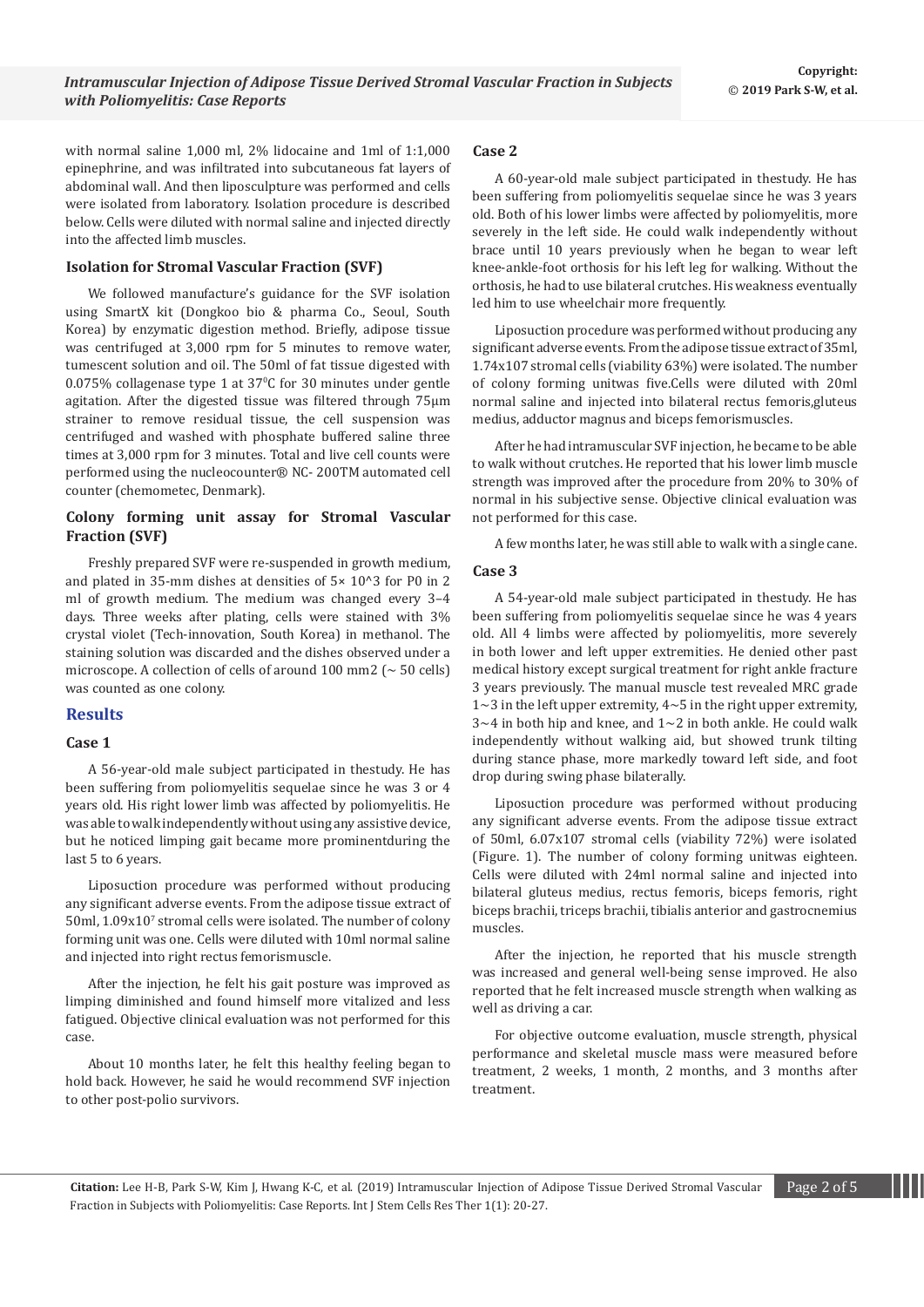

**Figure 1:** Colony forming unit of adipose tissue stromal vascular fractionin case 3

Muscle strength was measured by hand-held dynamometer. Most of muscle groups injected with SVF showed increasing tendency in strength. For example, left hip extensor muscle showed steady increase in strength after injection, from 92N to 145, 140, 149, and 149 N at 2 weeks, 1 month, 2 months, and 3 months after injection respectively (Figure. 2A). Both ankle



C. Gait speed (m/s)



- Left Ankle Dorsiflexion

**Figure 2:** Changes of muscle strength in case 3 (A,B) and gait speed in case 4 (C)

dorsiflexors also started to gain strength after 2 weeks of injection. Especially, left ankle dorsiflexor recorded 0N before treatment but showed some strength after injection (Fig. 2B). Despite these findings, the subject complained of muscle fatigue after he performed excessive leg press exercise in order to maximize strengthening effect. Muscle fatigue resulted in decreased knee extensor strength, and it was recovered a couple of months later.

Physical performance was measured by Short Physical Performance Battery(SPPB) [7], which consists of balance test, gait speed test, and chair stand test. The SPPB recorded full score at both before and after treatment, however, gait speed showed increasing trend from 3.75 sec/4 meter walk to 3.66, 3.21, 2.97, and 3.01 at 2 weeks, 1 month, 2 months, and 3 months after injection respectively.

Lean body mass measured by dual x-ray absorptiometry did not show notable changes.

#### **Case 4**

A 56-year-old male subject participated in the trial. He has been suffering from poliomyelitis sequelae since he was 3 years old, and his right lower limb was affected. The manual muscle test revealed MRC grade 2 (knee and ankle) to 3 (hip) in the right lower extremity. He could walk independently without walking aid, but showed trunk tilting toward right side during stance phase, insufficient knee flexion and mild foot drop during swing phase.

Liposuction procedure was performed without producing any significant adverse events. From the adipose tissue extract of 100ml, 3.15x107 stromal cells (viability 80%) were isolated. The number of colony forming unit was three. Cells were diluted with 20ml normal saline and injected into right rectus femoris and gluteus medius muscles.

After the injection, he denied any subjectively notable changes. He didn't report any feeling of increased strength or vitality.

For objective outcome evaluation, muscle strength, physical performance, skeletal muscle mass, and quality of life were

Citation: Lee H-B, Park S-W, Kim J, Hwang K-C, et al. (2019) Intramuscular Injection of Adipose Tissue Derived Stromal Vascular Page 3 of 5 Fraction in Subjects with Poliomyelitis: Case Reports. Int J Stem Cells Res Ther 1(1): 20-27.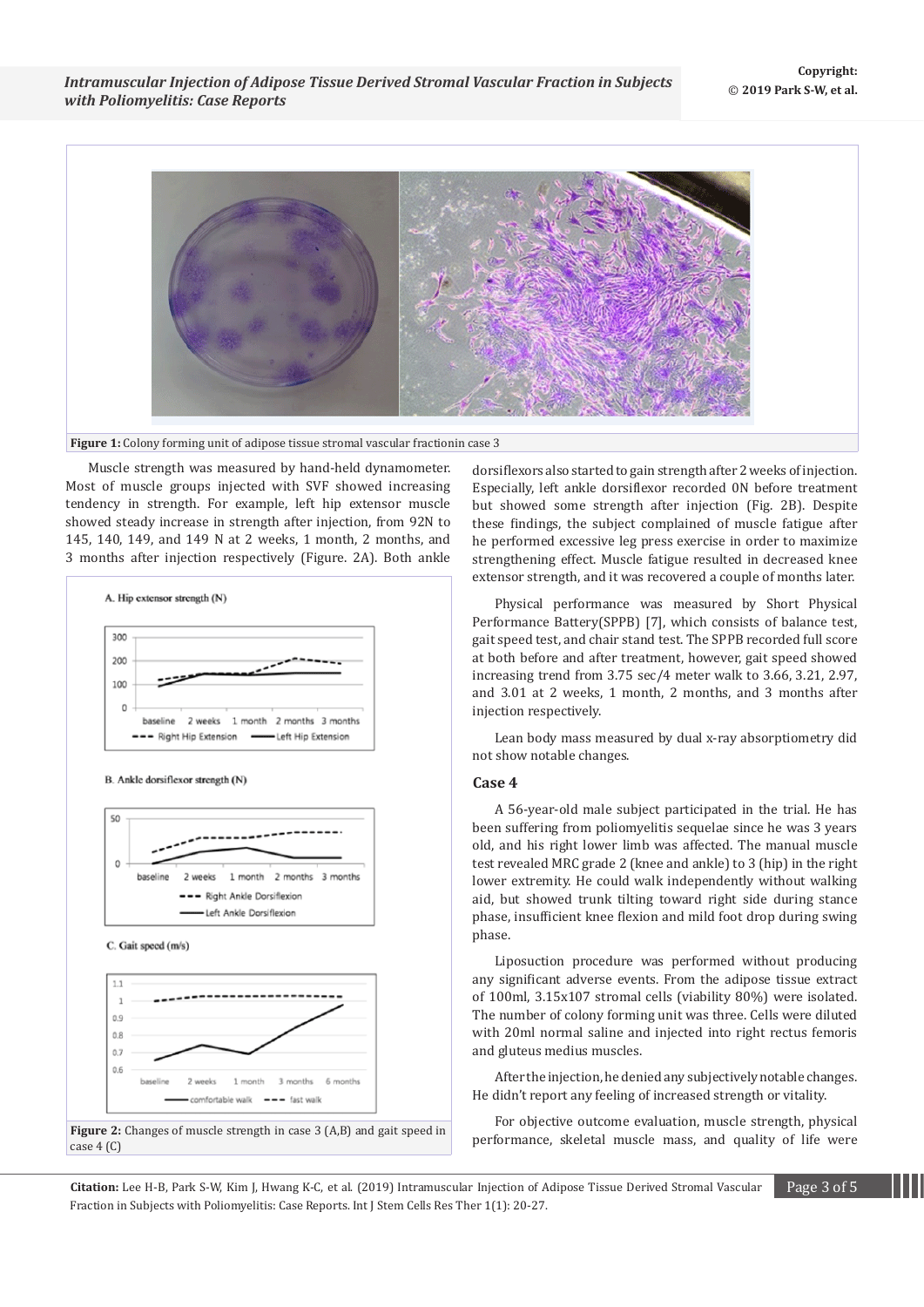measured before treatment, 2 weeks, 1 month, 2 months, 3 months and 6 months after treatment.

Muscle strength measured by hand-held dynamometer did not show consistent changes. Physical performance measured by SPPB recorded 9(balance test 2, gait speed test 3, and chair stand test 4) before treatment and increased to 11(balance test 4, gait speed test 3, and chair stand test 4) after treatment. Walking ability was measured by 10 meter walking test and 6 minutes walking test. Comfortable walking speed measured during 10 meter walking test increased from 0.66 m/s before treatment to

0.74, 0.84, and 0.97 m/s at 2 weeks, 3 months, and 6 months after injection respectively, while fast walking speed measured during 6 minute walking test showed only slight increase from 1.00 m/s to 1.03 m/s after treatment (Fig. 2C).

Lean body mass measured by dual x-ray absorptiometry did not show consistentchanges. Health-related quality of life measured by WHO quality of life-BREF did not show notable changes either in all domains.

The findings of each case are summarized in Table 1.

| Table 1: Summary of findings |            |     |                                  |                              |                                         |                |                                         |                   |                                                                                     |                                                                          |
|------------------------------|------------|-----|----------------------------------|------------------------------|-----------------------------------------|----------------|-----------------------------------------|-------------------|-------------------------------------------------------------------------------------|--------------------------------------------------------------------------|
| Case                         | <b>Sex</b> | Age | Affected<br>limb                 | Adipose<br>tissue<br>extract | <b>SVF</b> cells:<br><b>Total /Live</b> | <b>CFU</b>     | <b>Number</b><br>of muscles<br>injected | Adverse<br>events | Subjective<br>report of<br>treatment effect                                         | <b>Objective</b><br>clinical outcome<br>measures                         |
| $\mathbf{1}$                 | M          | 56  | Right lower<br>limb              | 50 <sub>ml</sub>             | $1.09x10^{2}$                           | $\mathbf{1}$   | $\mathbf{1}$                            | None              | Walking ability<br>improved<br>Fatigue<br>decreased<br>General well-<br>being sense | Not available                                                            |
| 2                            | M          | 60  | Both lower<br>limbs              | 100ml                        | $1.74x10^{2}$<br>$/1.09x10^{2}$         | 5              | 8                                       | None              | Walking ability<br>improved<br>Muscle strength<br>increased                         | Not available                                                            |
| 3                            | M          | 54  | Both upper<br>and lower<br>limbs | 100ml                        | $6.07x10^{2}$<br>$/4.38x10^{2}$         | 18             | 10                                      | None              | Muscle strength<br>increased<br>General well-<br>being sense                        | Muscle strength<br>increased<br>(dynamometer)<br>Gait speed<br>increased |
| $\overline{4}$               | M          | 56  | Right lower<br>limb              | 100ml                        | 3.15x10^7                               | $\overline{2}$ | 2                                       | None              | No remarkable<br>change                                                             | Gait speed<br>increased                                                  |

# **Discussion**

The SVF derived from adipose tissue was originally described as mononuclear fraction and mitotically active source of adipocyte precursors by Hollenberg et al. in 1968 [8]. The SVF derived from adipose tissue is a heterogeneous cell population after enzymatic digestion of liposuction aspirate. The SVF contains large number of mesenchymal progenitor/stem cells, endothelial progenitors, preadipocytes, pericytes, T cells and M2 macrophages [9]. Mesenchymal progenitor/stem cells derived from SVF have capability to differentiate into diverse lineages of cells including adipocytes, osteocytes, and chondrocytes [10]. Despite the issues related to limited SVF yield, SVF demonstrates regenerative potential in the various damaged tissues through the paracrine mechanism [11]. Furthermore, SVF including T cell and M2 macrophage have potent immunoregulatory and anti-inflammatory abilities through the production of anti-inflammatory cytokines such as IL-10 [12]. Numerous applications of clinical implantation using autologous adipose tissue derived SVF in cosmetic surgeries support the safety and feasibility [13].

Clinical applications of SVF have been attempted to various conditions such as chronic wounds, osteoarthritis, Crohn's disease, multiple sclerosis and other orthopaedic and neurologic conditions [14]. Their final results are not available yet. Though it's still at investigative stage, SVF's potential for clinical application would be very wide. However, quality control and safety issues of SVF extraction and isolation procedure are raised [15], and lack of regulatory guideline remains to be solved [16].

Since its introduction more than a decade ago, stem cell therapy raised expectation for potential benefit among subjects with poliomyelitis just as those with other kinds of disabilities. To our knowledge, this is the first report of stem cell therapy applied to individuals with poliomyelitis. Although there's no established stem cell therapy for post-polio survivors yet, we assumed autologous adipose tissue derived SVF might be a clinically applicable stem cell therapy for this population.

Extraction of adipose tissue from abdominal subcutaneous fat layer and intramuscular injection of SVF was successfully performed without producing any significant adverse event in our participants. SVF cell isolation was satisfactory to yield sufficient cell counts with acceptable viability and colony forming

**Citation:** Lee H-B, Park S-W, Kim J, Hwang K-C, et al. (2019) Intramuscular Injection of Adipose Tissue Derived Stromal Vascular Page 4 of 5 Fraction in Subjects with Poliomyelitis: Case Reports. Int J Stem Cells Res Ther 1(1): 20-27.